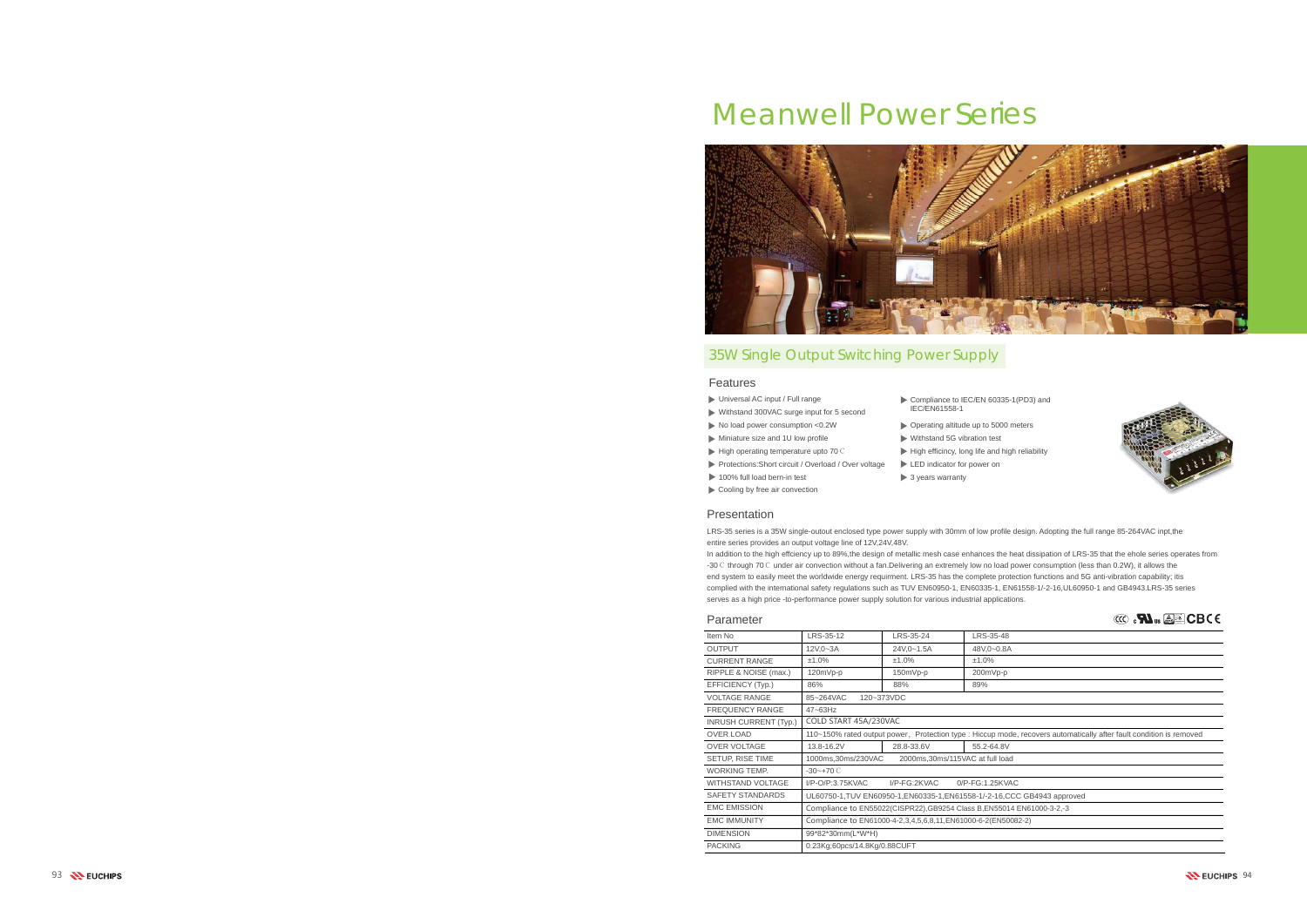#### Parameter

# Meanwell Power Series Meanwell Power Series

## 50W Single Output Switching Power Supply 75W Single Output Switching Power Supply

- Universal AC input / Full range
- Withstand 300VAC surge input for 5 second
- No load power consumption <0.2W
- Miniature size and 1U low profile
- High operating temperature upto 70℃
- Protections: Short circuit / Overload / Over voltage
- 100% full load bern-in test
- Cooling by free air convection

### **Presentation**

- Compliance to IEC/EN 60335-1(PD3) and
- IEC/EN61558-1
	- Operating altitude up to 5000 meters
	- Withstand 5G vibration test  $\blacktriangleright$  High efficincy, long life and high reliability
- LED indicator for power on
	- $\blacktriangleright$  3 years warranty



- Universal AC input / Full range
- Withstand 300VAC surge input for 5 second
- $\blacktriangleright$  No load power consumption <0.2W
- Miniature size and 1U low profile
- ► High operating temperature upto 70 ℃
- Protections: Short circuit / Overload / Over voltage
- $\blacktriangleright$  3 years warranty

| Item No                      | LRS-50-12                                                                                                           | LRS-50-24  | LRS-50-48  |                                                 | Item No                      | LRS-75-12                                            | LRS-75-24                                            | <b>LRS-75-4</b>          |
|------------------------------|---------------------------------------------------------------------------------------------------------------------|------------|------------|-------------------------------------------------|------------------------------|------------------------------------------------------|------------------------------------------------------|--------------------------|
| <b>OUTPUT</b>                | 12V.0~4.2A                                                                                                          | 24V.0~2.2A | 48V,0~1.1A |                                                 | <b>OUTPUT</b>                | 12V,0~6A                                             | 24V,0~3.2A                                           | $48V,0-1.6$              |
| <b>CURRENT RANGE</b>         | ±1.0%                                                                                                               | ±1.0%      | ±1.0%      |                                                 | <b>CURRENT RANGE</b>         | ±1.0%                                                | ±1.0%                                                | $±1.0\%$                 |
| RIPPLE & NOISE (max.)        | 120mVp-p                                                                                                            | 150mVp-p   | 200mVp-p   |                                                 | RIPPLE & NOISE (max.)        | 120mVp-p                                             | 150mVp-p                                             | 200mVp-                  |
| EFFICIENCY (Typ.)            | 86%                                                                                                                 | 88%        | 90%        |                                                 | EFFICIENCY (Typ.)            | 89%                                                  | 90%                                                  | 91.5%                    |
| <b>VOLTAGE RANGE</b>         | 85~264VAC                                                                                                           | 120~373VDC |            | 85~264VAC<br><b>VOLTAGE RANGE</b><br>120~373VDC |                              |                                                      |                                                      |                          |
| <b>FREQUENCY RANGE</b>       | $47 - 63$ Hz                                                                                                        |            |            |                                                 | <b>FREQUENCY RANGE</b>       |                                                      |                                                      |                          |
| <b>INRUSH CURRENT (Typ.)</b> | COLD START 45A/230VAC                                                                                               |            |            |                                                 | <b>INRUSH CURRENT (Typ.)</b> | COLD START 45A/230VAC                                |                                                      |                          |
| OVER LOAD                    | 110~150% rated output power, Protection type : Hiccup mode, recovers automatically after fault condition is removed |            |            |                                                 | OVER LOAD                    | 110~150% rated output power, Protection type : Hiccu |                                                      |                          |
| OVER VOLTAGE                 | 13.8-16.2V                                                                                                          | 28.8-33.6V | 55.2-64.8V |                                                 | OVER VOLTAGE                 | 13.8-16.2V                                           | 28.8-33.6V                                           | 55.2-64.8                |
| SETUP, RISE TIME             | 1000ms,30ms/230VAC<br>2000ms, 30ms/115VAC at full load                                                              |            |            |                                                 | SETUP, RISE TIME             | 500ms, 30ms/230VAC                                   |                                                      | 500ms, 30ms/115VAC at fu |
| <b>WORKING TEMP.</b>         | $-30 - +70^{\circ}$ C                                                                                               |            |            |                                                 | WORKING TEMP.                | $-30 - +70^{\circ}C$                                 |                                                      |                          |
| <b>WITHSTAND VOLTAGE</b>     | $I/P$ -O/P:3.75KVAC<br>I/P-FG:2KVAC<br>0/P-FG:1.25KVAC                                                              |            |            | <b>WITHSTAND VOLTAGE</b>                        | I/P-O/P:3.75KVAC             | I/P-FG:2KVAC                                         | $0/P-FG:1.2$                                         |                          |
| SAFETY STANDARDS             | UL60750-1, TUV EN60950-1, EN60335-1, EN61558-1/-2-16, CCC GB4943 approved                                           |            |            |                                                 | SAFETY STANDARDS             |                                                      | UL60750-1, TUV EN60950-1, EN60335-1, EN61558-1/-2-   |                          |
| <b>EMC EMISSION</b>          | Compliance to EN55022(CISPR22), GB9254 Class B, EN55014 EN61000-3-2,-3                                              |            |            |                                                 | <b>EMC EMISSION</b>          |                                                      | Compliance to EN55022(CISPR22), GB9254 Class B,EN    |                          |
| <b>EMC IMMUNITY</b>          | Compliance to EN61000-4-2,3,4,5,6,8,11, EN61000-6-2(EN50082-2)                                                      |            |            |                                                 | <b>EMC IMMUNITY</b>          |                                                      | Compliance to EN61000-4-2,3,4,5,6,8,11,EN61000-6-2(E |                          |
| <b>DIMENSION</b>             | 99*82*30mm(L*W*H)                                                                                                   |            |            |                                                 | <b>DIMENSION</b>             | 99*97*30mm(L*W*H)                                    |                                                      |                          |
| <b>PACKING</b>               | 0.23Kg;60pcs/14.8Kg/0.88CUFT                                                                                        |            |            |                                                 | <b>PACKING</b>               | 0.3Kg;45pcs/14.5Kg/0.77CUFT                          |                                                      |                          |



Bauar Sicherheit egel ge ma <sup>t</sup> gepruft od bewww.tuv.comwac <sup>g</sup> <sup>o</sup> <sup>s</sup> ID <sup>2000000000</sup>



iccup mode, recovers automatically after fault condition is removed t full load  $-2-16$ ,CCC GB4943 approved EN55014 EN61000-3-2,-3 -2(EN50082-2)



## Features

| Item No                      | LRS-75-12                                                  | LRS-75-24                                                  | LRS-75-48       |  |  |
|------------------------------|------------------------------------------------------------|------------------------------------------------------------|-----------------|--|--|
| <b>OUTPUT</b>                | 12V,0~6A                                                   | 24V,0~3.2A                                                 | 48V,0~1.6A      |  |  |
| <b>CURRENT RANGE</b>         | ±1.0%                                                      | ±1.0%                                                      | ±1.0%           |  |  |
| RIPPLE & NOISE (max.)        | 120mVp-p                                                   | 150mVp-p                                                   | 200mVp-p        |  |  |
| EFFICIENCY (Typ.)            | 89%                                                        | 90%                                                        | 91.5%           |  |  |
| <b>VOLTAGE RANGE</b>         | 85~264VAC                                                  | 120~373VDC                                                 |                 |  |  |
| <b>FREQUENCY RANGE</b>       |                                                            |                                                            |                 |  |  |
| <b>INRUSH CURRENT (Typ.)</b> | COLD START 45A/230VAC                                      |                                                            |                 |  |  |
| <b>OVER LOAD</b>             |                                                            | 110~150% rated output power, Protection type : Hiccup mode |                 |  |  |
| <b>OVER VOLTAGE</b>          | 13.8-16.2V                                                 | 28.8-33.6V                                                 | 55.2-64.8V      |  |  |
| SETUP, RISE TIME             | 500ms, 30ms/115VAC at full load<br>500ms, 30ms/230VAC      |                                                            |                 |  |  |
| <b>WORKING TEMP.</b>         | $-30 - +70^{\circ}C$                                       |                                                            |                 |  |  |
| <b>WITHSTAND VOLTAGE</b>     | I/P-O/P:3.75KVAC                                           | I/P-FG:2KVAC                                               | 0/P-FG:1.25KVAC |  |  |
| <b>SAFETY STANDARDS</b>      |                                                            | UL60750-1, TUV EN60950-1, EN60335-1, EN61558-1/-2-16, CC   |                 |  |  |
| <b>EMC EMISSION</b>          | Compliance to EN55022(CISPR22), GB9254 Class B, EN55014 I  |                                                            |                 |  |  |
| <b>EMC IMMUNITY</b>          | Compliance to EN61000-4-2,3,4,5,6,8,11, EN61000-6-2(EN5008 |                                                            |                 |  |  |
| <b>DIMENSION</b>             | 99*97*30mm(L*W*H)                                          |                                                            |                 |  |  |
| <b>PACKING</b>               | 0.3Kg:45pcs/14.5Kg/0.77CUFT                                |                                                            |                 |  |  |
|                              |                                                            |                                                            |                 |  |  |

Compliance to IEC/EN 60335-1(PD3) and

Operating altitude up to 5000 meters Withstand 5G vibration test

- $\blacktriangleright$  High efficincy, long life and high reliability
- LED indicator for power on



IEC/EN61558-1

Cooling by free air convection 100% full load bern-in test

#### **Presentation**

LRS-50 series is a 50W single-outout enclosed type power supply with 30mm of low profile design. Adopting the full range 85-264VAC inpt,the entire series provides an output voltage line of 12V,24V,48V. In addition to the high effciency up to 90%,the design of metallic mesh case enhances the heat dissipation of LRS-50 that the ehole series operates from -30℃ through 70℃ under air convection without a fan. Delivering an extremely low no load power consumption (less than 0.2W), it allows the end system to easily meet the worldwide energy requirment. LRS-50 has the complete protection functions and 5G anti-vibration capability; itis complied with the international safety regulations such as TUV EN60950-1, EN60335-1, EN61558-1/-2-16,UL60950-1 and GB4943.LRS-50 series serves as a high price -to-performance power supply solution for various industrial applications.

LRS-75 series is a 75W single-outout enclosed type power supply with 30mm of low profile design. Adopting the full range 85-264VAC inpt,the entire series provides an output voltage line of 12V,24V,48V. In addition to the high effciency up to 91.5%,the design of metallic mesh case enhances the heat dissipation of LRS-75 that the ehole series operates from -30℃ through 70℃ under air convection without a fan. Delivering an extremely low no load power consumption (less than 0.2W), it allows the end system to easily meet the worldwide energy requirment. LRS-75 has the complete protection functions and 5G anti-vibration capability; LRS-75 series serves as a high price -to-performance power supply solution for various industrial applications.

#### Parameter

### Features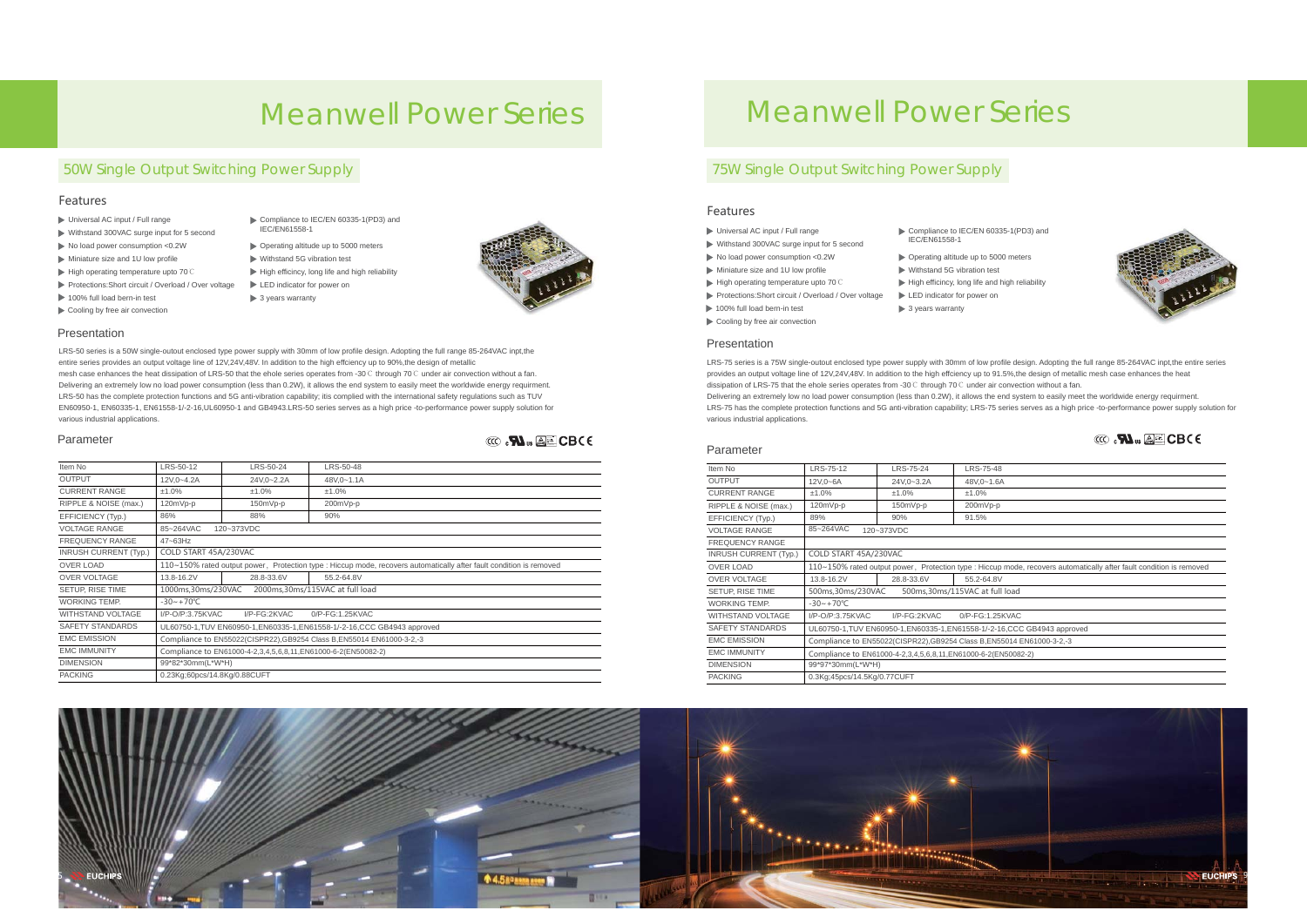# Meanwell Power Series Meanwell Power Series

## 100W Single Output Switching Power Supply 150W Single Output Switching Power Supply

- Universal AC input / Full range
- Withstand 300VAC surge input for 5 second
- ▶ No load power consumption <0.2W
- Miniature size and 1U low profile
- ► High operating temperature upto 70 ℃
- Protections: Short circuit / Overload / Over voltage
- 100% full load bern-in test
- Cooling by free air convection



| LRS-150-12                                                                                                          | LRS-150-24                      | LRS-150-48 |  |  |  |  |
|---------------------------------------------------------------------------------------------------------------------|---------------------------------|------------|--|--|--|--|
| 12V,0~12.5A                                                                                                         | 24V,0~6.5A                      | 48V,0~3.3A |  |  |  |  |
| $±1.0\%$                                                                                                            | $±1.0\%$                        | ±1.0%      |  |  |  |  |
| 150mVp-p                                                                                                            | 200mVp-p                        | 200mVp-p   |  |  |  |  |
| 87.5%                                                                                                               | 89%                             | 90%        |  |  |  |  |
| 85~132VAC                                                                                                           | 170~264VDC                      |            |  |  |  |  |
| 47~63Hz                                                                                                             |                                 |            |  |  |  |  |
| COLD START 60A/230VAC                                                                                               |                                 |            |  |  |  |  |
| 110~140% rated output power, Protection type : Hiccup mode, recovers automatically after fault condition is removed |                                 |            |  |  |  |  |
| 13.8-16.2V                                                                                                          | 28.8-33.6V<br>55.2-64.8V        |            |  |  |  |  |
| 500ms,30ms/230VAC<br>500ms, 30ms/115VAC at full load                                                                |                                 |            |  |  |  |  |
| $-30 - +70^{\circ}C$                                                                                                |                                 |            |  |  |  |  |
| I/P-O/P:3.75KVAC                                                                                                    | I/P-FG:2KVAC<br>0/P-FG:1.25KVAC |            |  |  |  |  |
| UL60750-1,TUV EN60950-1,EN60335-1,EN61558-1/-2-16,CCC GB4943 approved                                               |                                 |            |  |  |  |  |
| Compliance to EN55022(CISPR22), GB9254 Class B, EN55014 EN61000-3-2,-3                                              |                                 |            |  |  |  |  |
| Compliance to EN61000-4-2,3,4,5,6,8,11,EN61000-6-2(EN50082-2)                                                       |                                 |            |  |  |  |  |
| 159*97*30mm(L*W*H)                                                                                                  |                                 |            |  |  |  |  |
| 0.48Kg:30pcs/15.4Kg/0.75CUFT                                                                                        |                                 |            |  |  |  |  |

| Item No                      | LRS-100-12                                                                                                          | LRS-100-24 | LRS-100-48 |  |  |
|------------------------------|---------------------------------------------------------------------------------------------------------------------|------------|------------|--|--|
| <b>OUTPUT</b>                | 12V,0~8.5A                                                                                                          | 24V,0~4.5A | 48V,0~2.3A |  |  |
| <b>CURRENT RANGE</b>         | ±1.0%                                                                                                               | ±1.0%      | ±1.0%      |  |  |
| RIPPLE & NOISE (max.)        | 120mVp-p                                                                                                            | 150mVp-p   | 200mVp-p   |  |  |
| EFFICIENCY (Typ.)            | 88%                                                                                                                 | 90%        | 91%        |  |  |
| <b>VOLTAGE RANGE</b>         | 85~264VAC                                                                                                           | 120~373VDC |            |  |  |
| <b>FREQUENCY RANGE</b>       | $47 - 63$ Hz                                                                                                        |            |            |  |  |
| <b>INRUSH CURRENT (Typ.)</b> | COLD START 50A/230VAC                                                                                               |            |            |  |  |
| <b>OVER LOAD</b>             | 110~150% rated output power, Protection type : Hiccup mode, recovers automatically after fault condition is removed |            |            |  |  |
| <b>OVER VOLTAGE</b>          | 13.8-16.2V                                                                                                          | 28.8-33.6V | 55.2-64.8V |  |  |
| SETUP, RISE TIME             | 500ms,30ms/115VAC at full load<br>500ms, 30ms/230VAC                                                                |            |            |  |  |
| <b>WORKING TEMP.</b>         | $-30 - +70^{\circ}C$                                                                                                |            |            |  |  |
| <b>WITHSTAND VOLTAGE</b>     | 0/P-FG:1.25KVAC<br>I/P-O/P:3.75KVAC<br>I/P-FG:2KVAC                                                                 |            |            |  |  |
| <b>SAFETY STANDARDS</b>      | UL60750-1, TUV EN60950-1, EN60335-1, EN61558-1/-2-16, CCC GB4943 approved                                           |            |            |  |  |
| <b>EMC EMISSION</b>          | Compliance to EN55022(CISPR22), GB9254 Class B, EN55014 EN61000-3-2, -3                                             |            |            |  |  |
| <b>EMC IMMUNITY</b>          | Compliance to EN61000-4-2,3,4,5,6,8,11, EN61000-6-2(EN50082-2)                                                      |            |            |  |  |
| <b>DIMENSION</b>             | 129*97*30mm(L*W*H)                                                                                                  |            |            |  |  |
| <b>PACKING</b>               | 0.34Kg;40pcs/14.6Kg/0.92CUFT                                                                                        |            |            |  |  |
|                              |                                                                                                                     |            |            |  |  |

IEC/EN61558-1

 $\blacktriangleright$  3 years warranty

| Item No                      | LRS-150-12                                                                     | LRS-150-24 | LRS-150-48 |  |
|------------------------------|--------------------------------------------------------------------------------|------------|------------|--|
| <b>OUTPUT</b>                | 12V,0~12.5A                                                                    | 24V,0~6.5A | 48V,0~3.3A |  |
| <b>CURRENT RANGE</b>         | ±1.0%                                                                          | ±1.0%      | ±1.0%      |  |
| RIPPLE & NOISE (max.)        | 150mVp-p                                                                       | 200mVp-p   | 200mVp-p   |  |
| EFFICIENCY (Typ.)            | 87.5%                                                                          | 89%        | 90%        |  |
| <b>VOLTAGE RANGE</b>         | 85~132VAC                                                                      | 170~264VDC |            |  |
| <b>FREQUENCY RANGE</b>       | $47 - 63$ Hz                                                                   |            |            |  |
| <b>INRUSH CURRENT (Typ.)</b> | COLD START 60A/230VAC                                                          |            |            |  |
| <b>OVER LOAD</b>             | 110~140% rated output power, Protection type : Hiccup mode, recovers automatic |            |            |  |
| <b>OVER VOLTAGE</b>          | 13.8-16.2V<br>28.8-33.6V<br>55.2-64.8V                                         |            |            |  |
| SETUP, RISE TIME             | 500ms, 30ms/115VAC at full load<br>500ms,30ms/230VAC                           |            |            |  |
| <b>WORKING TEMP.</b>         | $-30 - +70^{\circ}C$                                                           |            |            |  |
| <b>WITHSTAND VOLTAGE</b>     | 0/P-FG:1.25KVAC<br>I/P-O/P:3.75KVAC<br>I/P-FG:2KVAC                            |            |            |  |
| <b>SAFETY STANDARDS</b>      | UL60750-1, TUV EN60950-1, EN60335-1, EN61558-1/-2-16, CCC GB4943 approved      |            |            |  |
| <b>EMC EMISSION</b>          | Compliance to EN55022(CISPR22), GB9254 Class B, EN55014 EN61000-3-2, -3        |            |            |  |
| <b>EMC IMMUNITY</b>          | Compliance to EN61000-4-2,3,4,5,6,8,11, EN61000-6-2(EN50082-2)                 |            |            |  |
| <b>DIMENSION</b>             | 159*97*30mm(L*W*H)                                                             |            |            |  |
| <b>PACKING</b>               | 0.48Kg;30pcs/15.4Kg/0.75CUFT                                                   |            |            |  |
|                              |                                                                                |            |            |  |



Compliance to IEC/EN 60335-1(PD3) and

- ▶ Operating altitude up to 5000 meters
- Withstand 5G vibration test
- $\blacktriangleright$  High efficincy, long life and high reliability
- LED indicator for power on
	-



LRS-100 series is a 100W single-outout enclosed type power supply with 30mm of low profile design. Adopting the full range 85-264VAC input,the entire series provides an output voltage line of 12V,24V,48V. In addition to the high effciency up to 91%,the design of metallic mesh case enhances the heat dissipation of LRS-100 that the ehole series operates from -30℃ through 70℃ under air convection without a fan.Delivering an extremely low no load power consumption (less than 0.3W), it allows the end system to easily meet the worldwide energy requirment. LRS-100 has the complete protection functions and 5G anti-vibration capability; LRS-100 series serves as a high price -to-performance power supply solution for various industrial applications.

LRS-150 series is a 150W single-outout enclosed type power supply with 30mm of low profile design. Adopting the full range 115-230VAC inpt,the entire series provides an output voltage line of 12V,24V,48V. In addition to the high effciency up to 90%,the design of metallic mesh case enhances the heat dissipation of LRS-150 that the ehole series operates from -30℃ through 70℃ under air convection without a fan.Delivering an extremely low no load power consumption (less than 0.5W), it allows the end system to easily meet the worldwide energy requirment. LRS-150 has the complete protection functions and 5G anti-vibration capability; LRS-150 series serves as a high price -to-performance power supply solution for various industrial applications.

#### Parameter

## Features

## Presentation

- Compliance to IEC/EN 60335-1(PD3) and IEC/EN61558-1
- ▶ Operating altitude up to 5000 meters
- Withstand 5G vibration test
- $\blacktriangleright$  High efficincy, long life and high reliability
- LED indicator for power on
- $\blacktriangleright$  3 years warranty



s <sup>tu</sup>

### Parameter

#### Features

- Ac input range selectable by switch
- Withstand 300VAC surge input for 5 second
- No load power consumption <0.2W
- Miniature size and 1U low profile
- ► High operating temperature upto 70 ℃
- Protections: Short circuit / Overload / Over voltage
- Cooling by free air convection
- 100% full load bern-in test

## Presentation